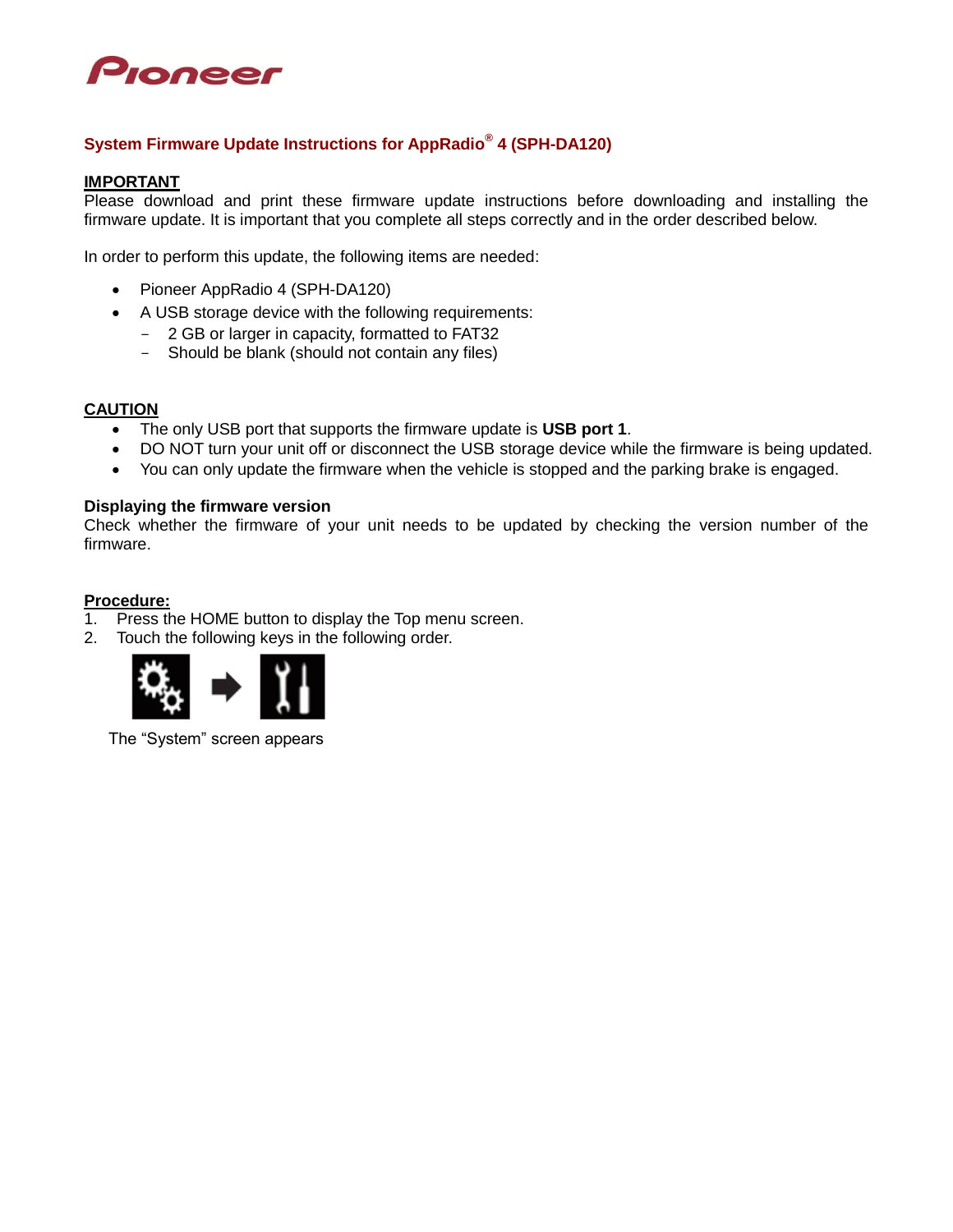

3. Scroll down the list.



4. Touch [System Information].



5. Touch [Firmware Information].



- 6. After the "Firmware Information" screen appears, check the firmware version number.
- 7. Verify that the firmware on your unit is not already 1.07.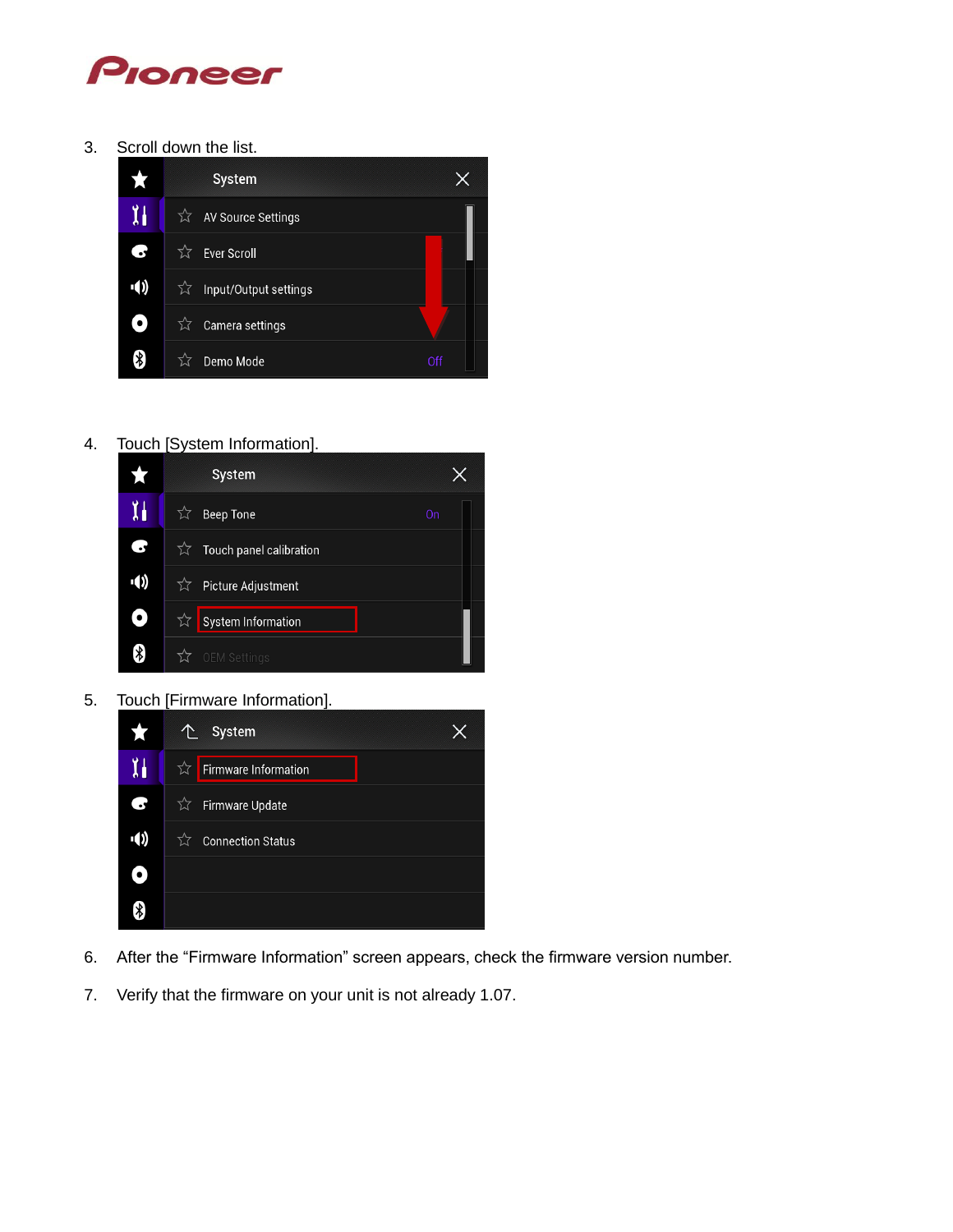

### **Updating the firmware on your unit**

# **IMPORTANT**

- DO NOT perform any further steps of this firmware update if the model number is anything other than AppRadio 4 (SPH-DA120).
- Disconnect any mobile devices that are currently connected to your unit.
- Ensure that the update file is located within the root (top) folder of your USB storage device. There should be no other files on the USB storage device.
- While your unit is being updated, DO NOT turn off the system's power and DO NOT touch the unit's touch panel screen as this may result in severe damage to your unit.
- DO NOT remove the USB storage device during the firmware update process.
- Performing the firmware update will restore all settings to their default values.

### **Procedure:**

- 1. Connect a blank (formatted) USB storage device to your computer, and then download the correct update file on [pioneerelectronics.com/firmware.](http://www.pioneerelectronics.com/firmware) The file name is "SPH-DA120 FW-Update v1.07.zip"
- 2. Locate and decompress the downloaded file. The downloaded file will produce a folder called "AVIC5000NEX" when decompressed. If you do not have a file decompression utility installed on your computer, you may download WinZip at http://www.winzip.com (purchase may be required).
- 3. Copy the "AVIC5000NEX" folder onto the storage device. Ensure that the "AVIC5000NEX" folder is located within the root (top) folder of the storage device. There should be no other files within the storage device.
- 4. Insertthe USB storage device to the **USB port 1** of the receiver.
- 5. Set the audio source to "OFF" on your unit.
- 6. Press the HOME button to display the Top menu screen.
- 7. Touch the keys below in the following order.



The "System" screen appears.

8. Scroll down the list.

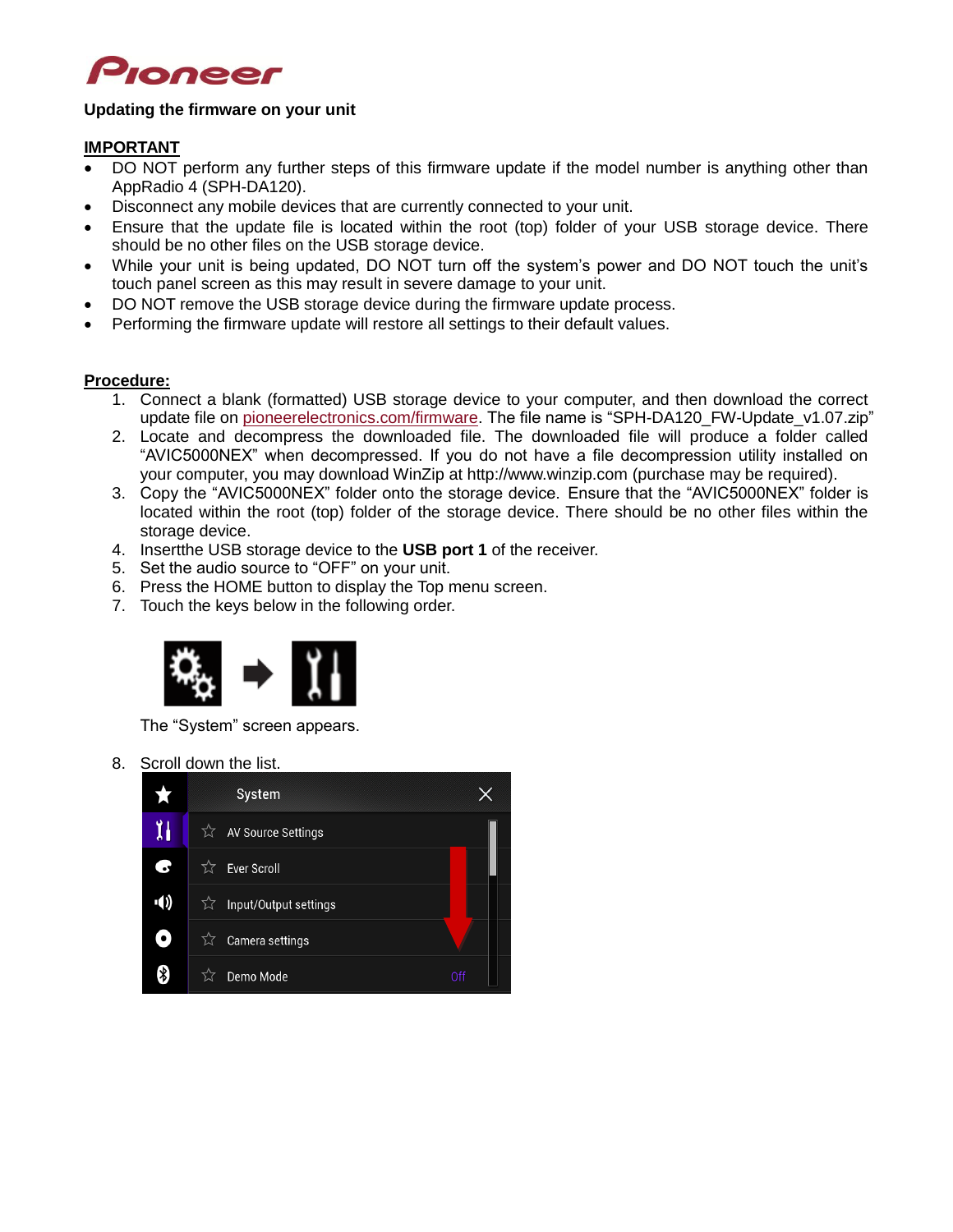

9. Touch [System Information].



# 10. Touch [Firmware Update].



The "Firmware Update" screen appears.

11. Touch [Continue] to display the data transfer mode.

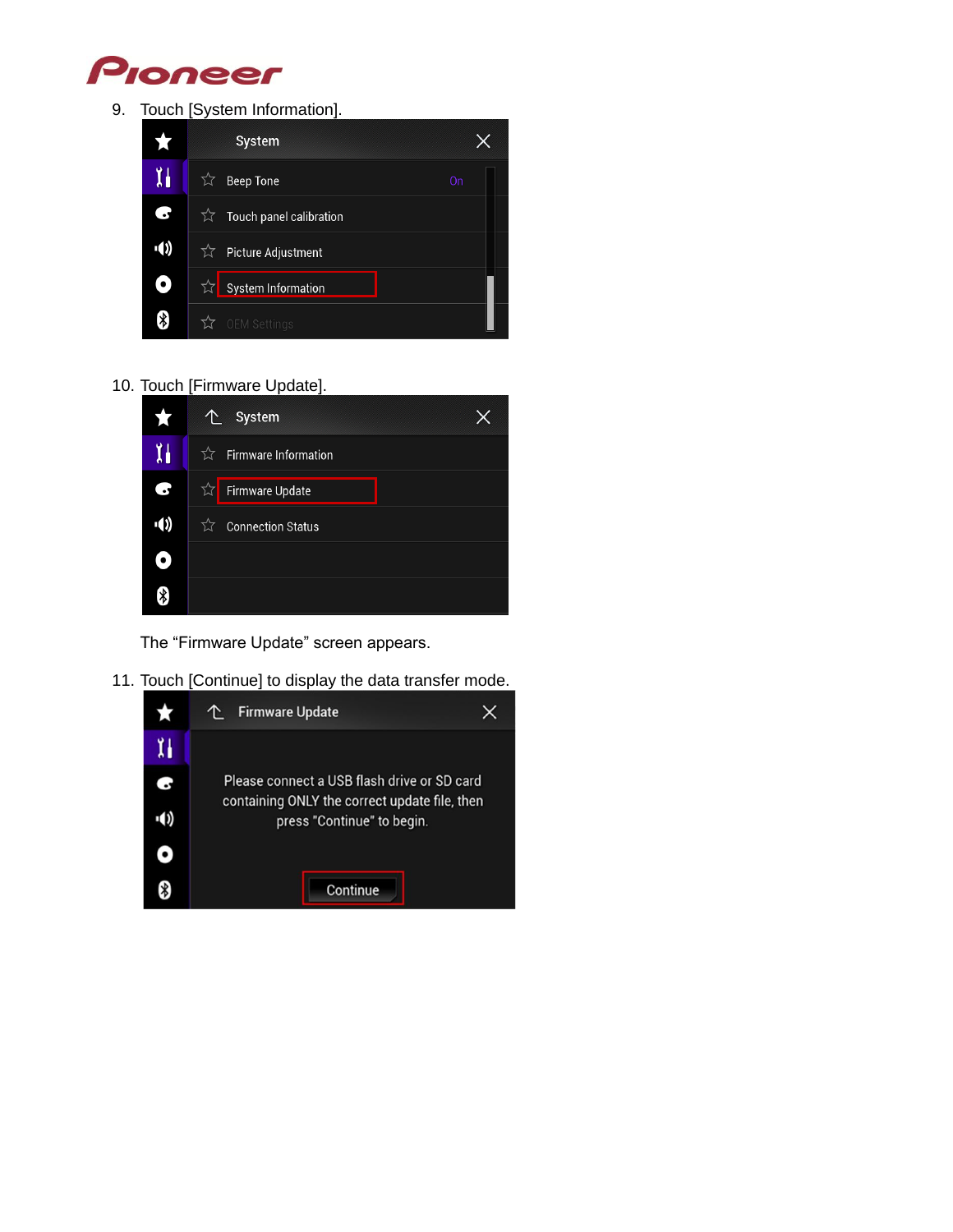

Wait for the file check to finish.



12. Touch [Start]. Note: Images are for illustration purposes only. Actual version number may differ.



Progress status is shown. (Please note: After pressing Start the receiver will restart itself and return to the update screen below.)

|                | Updating.                                   | 4.1% |                                              |
|----------------|---------------------------------------------|------|----------------------------------------------|
|                | Version: 1.06 -> 1.06                       |      |                                              |
|                | If update is aborted by power failure,      |      |                                              |
|                | please repower the product and wait for its |      |                                              |
| auto recovery. |                                             |      |                                              |
|                |                                             |      | DO NOT DISCONNECT USB MEMORY DURING RECOVERY |
|                | DO NOT DRIVE THE CAR DURING RECOVERY        |      |                                              |
|                | DO NOT TURN OFF THE ENGINE DURING RECOVERY  |      |                                              |
|                | DO NOT RESET THE PRODUCT DURING RECOVERY    |      |                                              |

13. Wait until the update process is complete.

DO NOT pull out the USB storage device or remove power until you see the "Update Complete" screen.

Once the firmware update process is complete, the unit will display the "Update Complete" screen.

**Update Complete!** Version: 1.06 > 1.06 Press "HOME" to reset the product.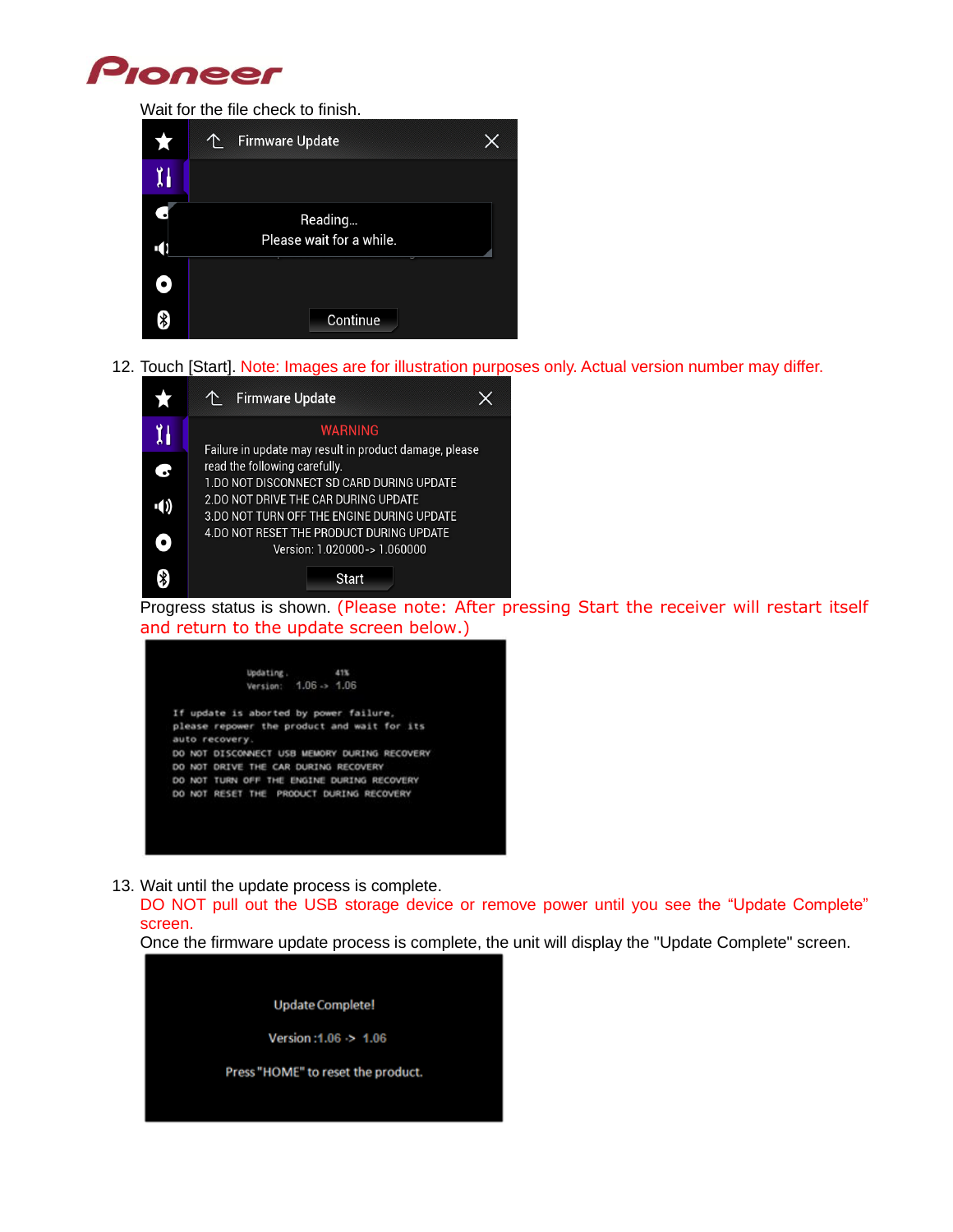

- 14. Press the HOME button.
- 15. Remove the USB storage device.
- 16. The firmware update is complete.

# **Confirm that the firmware has been updated**

# **Procedure:**

- 1. Press the HOME button to display the Top menu screen.
- 2. Touch the following keys in the following order.



The "System" screen appears

3. Scroll down the list.



4. Touch [System Information].